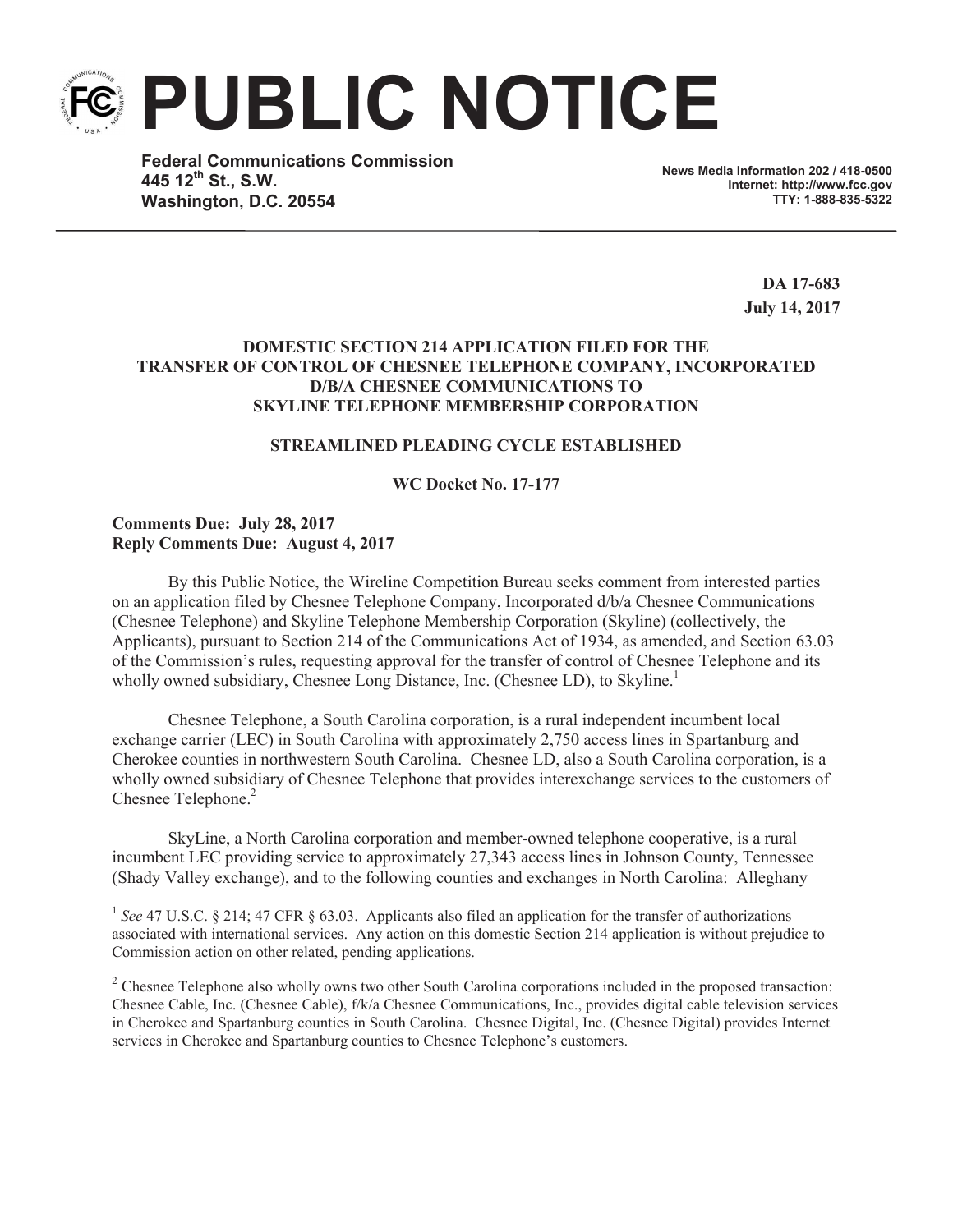County (Scottville, Glade Creek, and Sparta exchanges), Ashe County (Baldwin, Creston, Nathans Creek, and Lansing exchanges), Avery County (Banner Elk and Beech Mountain exchanges), and Watauga County (Sugar Grove and Watauga exchanges). Applicants state that no single member owns or controls more than ten percent of Skyline's equity. SkyBest Communications, Inc., also a North Carolina corporation, is a wholly owned subsidiary of SkyLine and a competitive LEC offering local exchange telephone service and exchange access services to approximately 2,921 access lines, predominately in areas bordering SkyLine's incumbent LEC operations. Within the Skyline's incumbent LEC and competitive LEC footprints, SkyBest also offers Internet, video, and long distance services.<sup>3</sup>

Pursuant to the terms of the proposed transaction, SkyLine will purchase 100 percent of the outstanding Class A and B shares in Chesnee Telephone, thus, Chesnee Telephone and Chesnee LD will become wholly owned subsidiaries of SkyLine. Applicants assert that the proposed transaction is entitled to presumptive streamlined treatment under Section 63.03(b)(2)(iii) of the Commission's rules and that a grant of the application will serve the public interest, convenience, and necessity. 4

Domestic Section 214 Application Filed for the Transfer of Control of Chesnee Telephone Company, Incorporated d/b/a Chesnee Communications to SkyLine Telephone Membership Corporation, WC Docket No. 17-177 (filed June 29, 2017).

# **GENERAL INFORMATION**

The transfer of control identified herein has been found, upon initial review, to be acceptable for filing as a streamlined application. The Commission reserves the right to return any transfer application if, upon further examination, it is determined to be defective and not in conformance with the Commission's rules and policies. Pursuant to Section 63.03(a) of the Commission's rules, 47 CFR § 63.03(a), interested parties may file comments **on or before July 28, 2017**, and reply comments **on or before August 4, 2017**. Pursuant to Section 63.52 of the Commission's rules, 47 CFR § 63.52, commenters must serve a copy of comments on the Applicants no later than the above comment filing date. Unless otherwise notified by the Commission, the Applicants may transfer control on the 31st day after the date of this notice.

Pursuant to Section 63.03 of the Commission's rules, 47 CFR § 63.03, parties to this proceeding should file any documents in this proceeding using the Commission's Electronic Comment Filing System (ECFS): http://apps.fcc.gov/ecfs/.

#### **In addition, e-mail one copy of each pleading to each of the following:**

1) Tracey Wilson, Competition Policy Division, Wireline Competition Bureau, tracey.wilson@fcc.gov;

<sup>&</sup>lt;sup>3</sup> Applicants state that SkyLine also holds minority interests in two wireless companies which hold licenses in western North Carolina: Carolina West Wireless, Inc. (39.6 percent) and Wilkes Skyline Surry, L.L.C. (39.6 percent). Applicants further state that SkyLine holds a minority interest in Access/On Multimedia Inc. L.L.C. (18.99 percent), a regional fiber transport network, which serves north-central and northwestern North Carolina.

 $4\,47$  CFR § 63.03(b)(2)(iii).